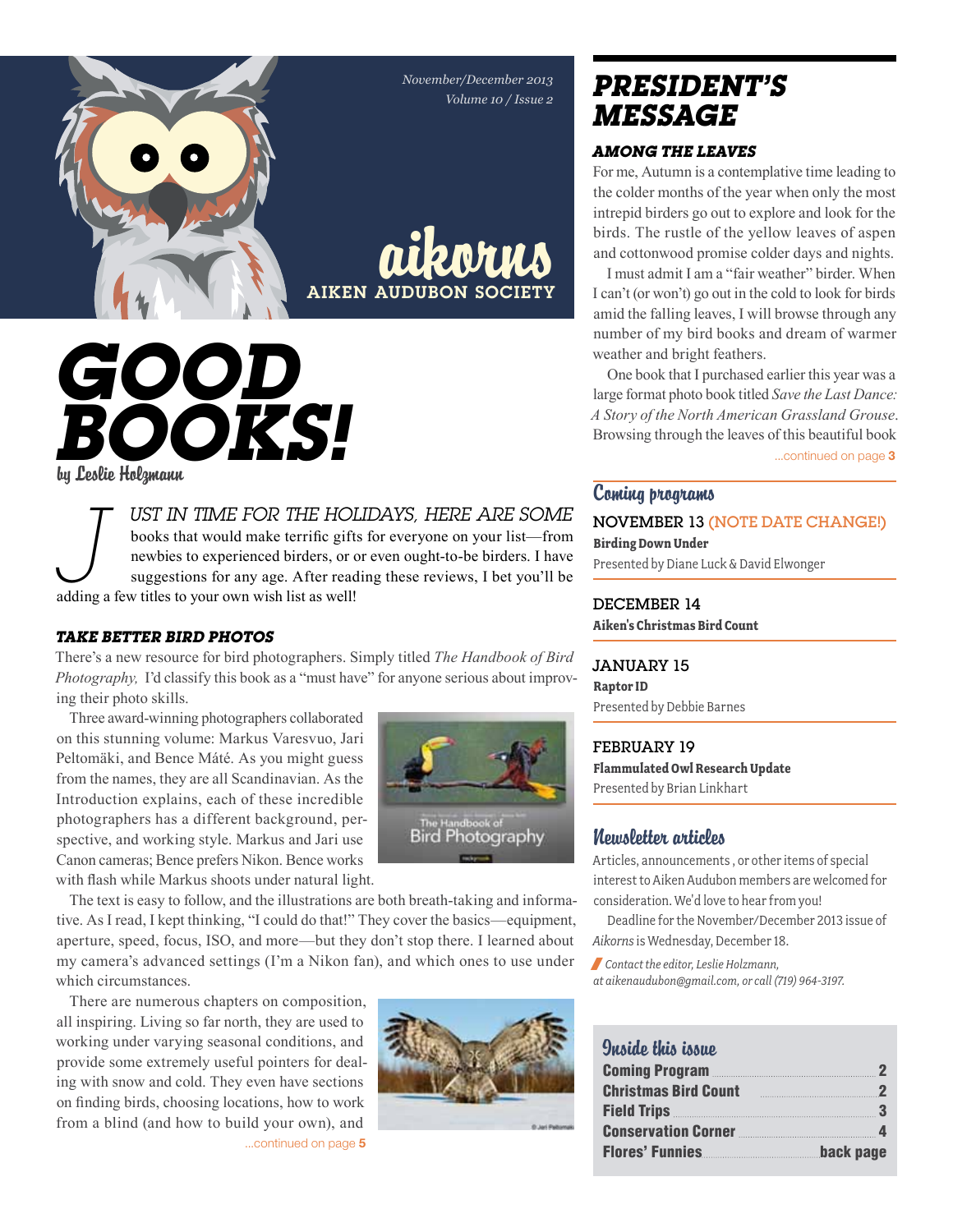# *NOVember 13 / Luck & Elwonger Birding down under* '

**66** Flies, mossies, and humidity!" What's a mossie? Come on November 13 and find out! November 13 and find out!

Australia has about 800 species of birds, while New Zealand has around 170—many of which are critically endangered. Diane Luck and Dave Elwonger spent three months traveling through Australia and New Zealand, seeing and photographing many of these birds (including the Rainbow Lorikeet at right). Join us for an fascinating and entertaining evening of birds, stories, and travel adventures from their journey "Down Under."

Diane Luck and Dave Elwonger are both well-known to the Colorado birding community, largely for their contributions to the Breeding Bird Atlas and the Western Bird Banding Association.

Please note the change of date; due to a room scheduling conflict, the meeting will be held on the *second Wednesday* of November.

Aiken Audubon programs are free and open to the public. They are held at the Colorado State Division of Wildlife building located at 4255 Sinton Road. Coffee and socializing is at 6:30 pm and programs begin at 7 pm. Please use the back entrance. *Note:* Sinton Road runs parallel to I-25 on the east side, between Garden of the Gods Road and Fillmore Street.

# *December 14 See You at the Christmas Bird Count!*



The 2013 Colorado Springs Christmas Bird<br>Count will be held on Saturday, December 14. Everyone is welcome to participate, whether this is your first count or your fortieth.

Start time and time spent counting may vary slightly depending on your area, but plan to spend at least the entire morning finding birds.

In the evening after the count there will be a potluck "Rally Tally" at Bear Creek Nature Center, time TBD (check AikenAudubon.com). We will share stories from the day and compile species counts.

If interested in participating, please contact Tyler Stuart at tylerhstuart@gmail.com, or Ken Pals at mtnpals@ gmail.com. We'll see you there!

"You'll think this is a bit silly, but I'm a bit—well, I have a thing about birds."

*"Well, that's the common term for an irrational fear of birds."*

"What do they call a rational fear of birds, then?"

## Aiken Audubon Board Members

President Christine Bucher (719) 596-2916 baccab@aol.com

#### Vice President

Frank Dodge (719) 548-9863

**SECRETARY** Risë Foster-Bruder (719) 282-7877

> **TREASURER** Gary Conover

(719) 635-2505 gary1gc@yahoo.com

Program Chair Deborah Barnes-Shankster

> (303) 947-0566 kfoopooh@yahoo.com

#### Conservation Chair

Jackie Heyda (719) 487-8485

#### PUBLICITY CHAIR

Christine Bucher (719) 596-2916 baccab@aol.com

Education Chair Position Open

Field Trips Mel Goff melgoff@comcast.net

#### Aikorns Editor/Web

Leslie Holzmann (719) 964-3197 aikenaudubon@gmail.com

**HOSPITALITY** 

Bonnie Morgan compassrose360@gmail.com

#### Christmas Count

Ken Pals mtnpals@gmail.com Tyler Stuart (719) 661-9308 tylerhstuart@gmail.com



*<sup>&</sup>quot;What, a phobia?"*

<sup>&</sup>quot;Sort of."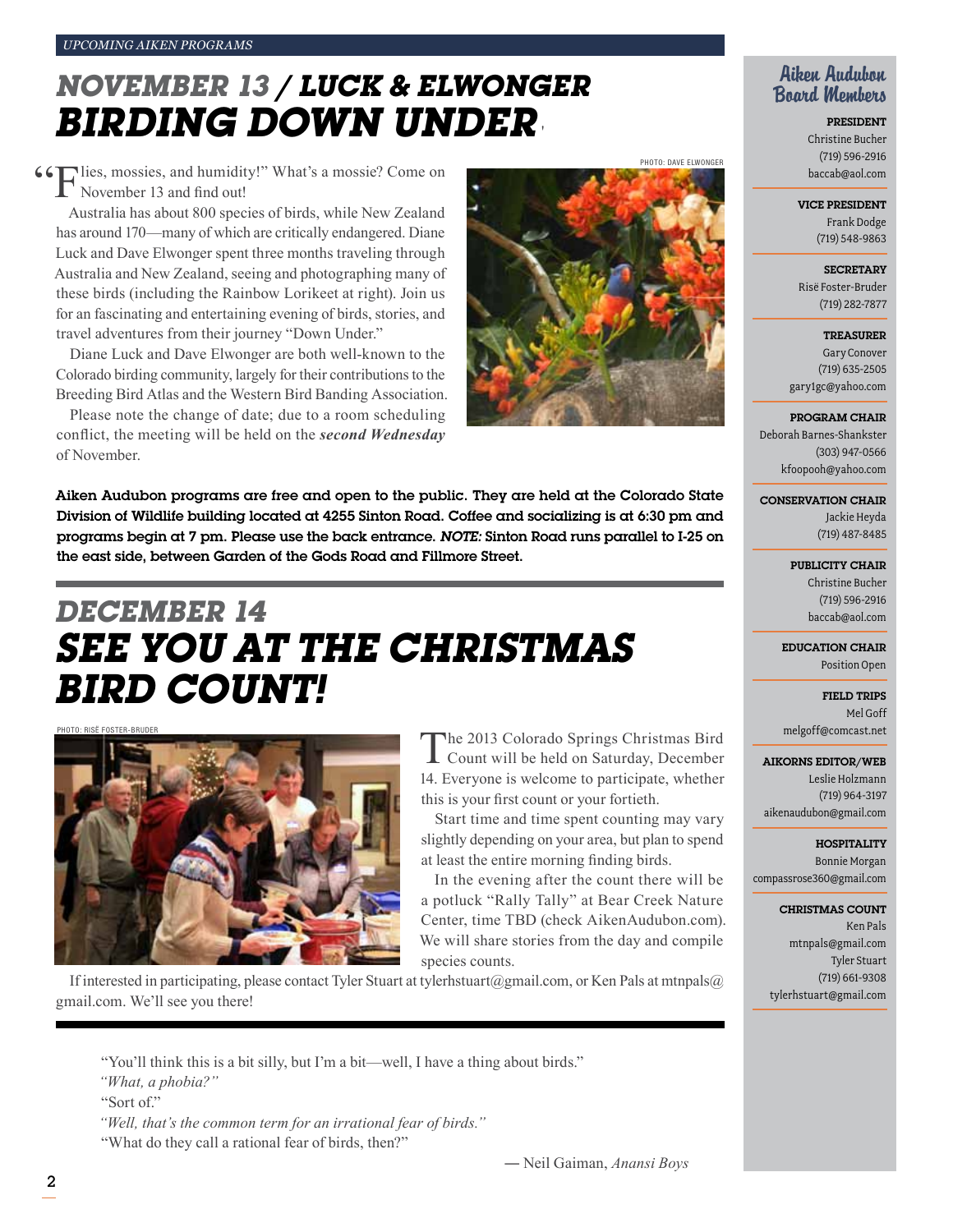## Aiken Audubon Field Trips & Events

Everyone is welcome on Aiken field trips, regardless of experience level or membership in Audubon. Contact trip leader for details and to let them know you are coming. Don't forget to pack your binoculars, scope (if you have one), field guide, water, snack or lunch, hat, rain gear, sun screen, bug spray, camera(?), and some gas money for the drivers. No dogs are allowed on Aiken trips.

*Note:* In cases of extreme weather, trips may be cancelled. If this might be a possibility, please contact the trip leader an hour before the scheduled meeting time. To receive e-mailed reminders of upcoming field trips and notices of last-minute cancellations, send your name and e-mail address to AikenAudubon@gmail.com.

*A WArm Welcome to our new Field Trip Chair, Mel*  Goff. We know he will be busy coordinating additional field trips, which will be added to the Aiken website as they become available.

### *Friday, November 1, 9–10:30 am Fountain Creek Nature Adventures: Bird Beak Buffet*

This opportunity is presented by Fountain Creek Nature Center, and is listed here for your information.

Children ages 3 through 6, with an adult, will enjoy puppet shows, nature stories, crafts, hands-on activities, and discovery time on the trail.

Reservations required, (719) 520-6745. Cost is \$4.00 per person including adults and siblings.

#### *Saturday, November 23, 8 – 10:30 am Pinello Ranch Ducks*

This trip is sponsored by Pinello Ranch, and is listed here for your information.

Fall means ducks at Pinello Ranch! Though there never is any guarantee in predicting their movements, we anticipate seeing some of the 18 different species of ducks that have been identified at Pinello. Based on previous November surveys, Gadwall, Northern Shoveler, American Wigeon, Blue and Green-winged Teal are all possible. Better still, the males should have recently molted and be at their feathery finest. Even more exotic are the Sea Ducks, subfamily Merginae. These marine ducks breed in the far north and some are seen this time of year at Pinello. Past visitors include: Bufflehead, Common Goldeneye, Common and Hooded Merganser.

Some other possible fall/winter visitors include Northern Harrier, Harris's Sparrow and even Northern Shrike in addition to resident birds.

Highlights will include tips on identifying different species, learning about behavior and habitat needs.

Pinello Ranch is at 4940 S. US Hwy 85/87, Colorado Springs, 80911.

Cost is \$9/person, \$7/student, \$5/children (children 5 and under are free). Space is limited to 15, so sign up now.

To register: www.ppcf.org/impact/pinello-ranch/birding Questions? Visit the above website, or contact David Rudin, drudin@ppcf.org, 719-648-9324 for more information.

## More trips online!

For the latest information on field trips and events: **www.AikenAudubon.com**

#### President's Message, continued from front page

I am amazed by the deceptive beauty of these interesting birds living in seemingly desolate areas. It is one of the reminders of why I "bird"—the chance to discover a new bird in a new area.

Once the leaves have fallen and winter is here, it is time to rediscover a favorite bird in a familiar area during the annual Audubon Christmas Bird Count. Please be sure to read about the CBC for this year (on page 2) and plan to participate in the count, as well as the "Rally Tally" in the evening. I hope to see many of you there!

Happy Birding!

Christine A. Bucher, **Aiken Audubon President**

On sale now…

# *Aiken's 2014 Calendar!*

## *again Featuring:*

- / *Colorado Birds*
- / *Aiken photographers*
- / *Aiken-related reminders*
- /*Professionally printed and ready to hang*

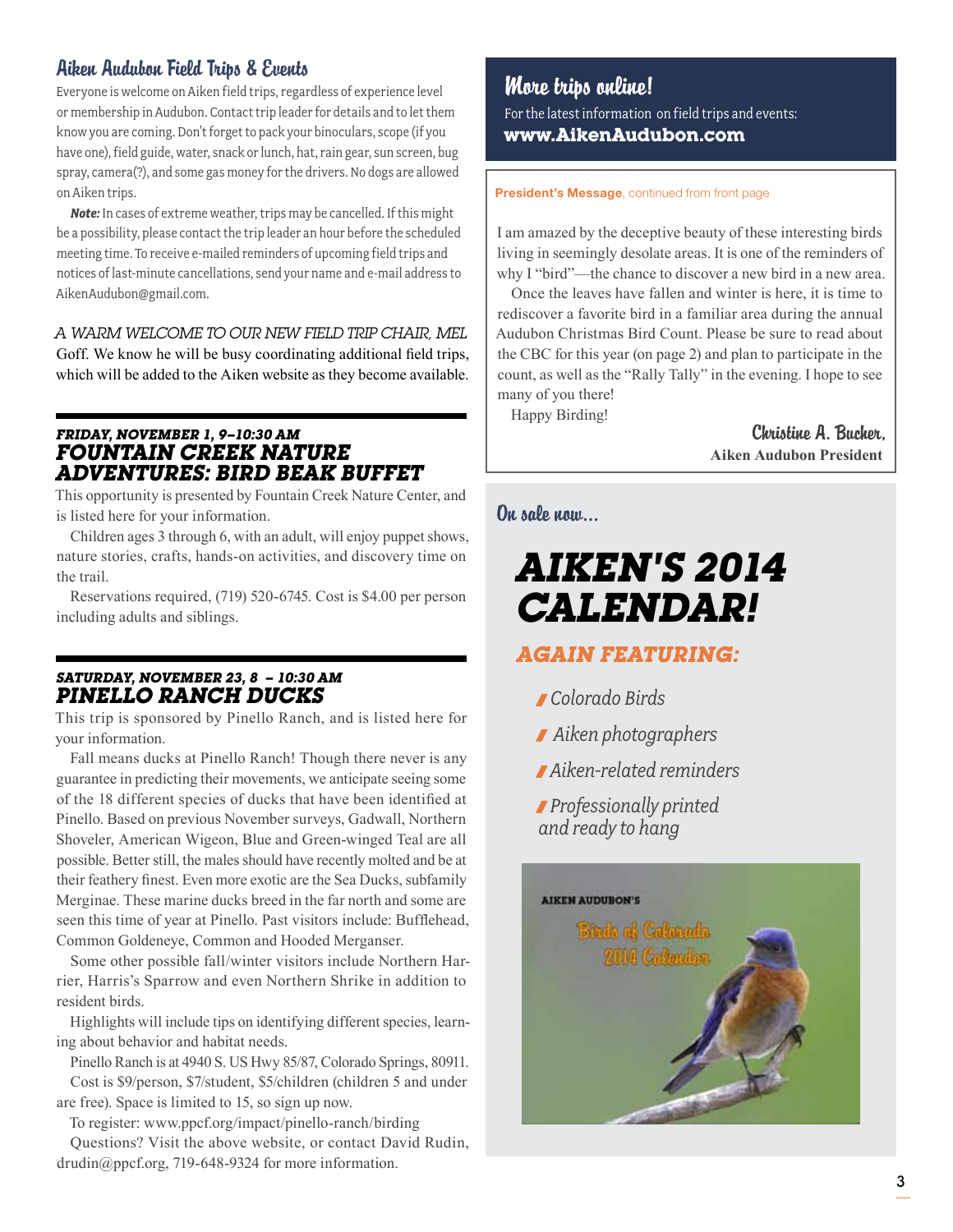# *Death by Pipe*

#### *Trapped in a small space, unable to move, with no food or*

water, slowing dying of stress, starvation, or dehydration; most of us can't imagine a less appealing end. Unfortunately, this is the reality for hundreds, thousands, possibly millions of birds and other animals each year. Recent inspection of open or uncapped pipes has uncovered a grisly secret: countless bird and other animal carcasses collecting inside. Open or uncapped vertical pipes pose a very real hazard to wildlife, especially birds.

Cavity nesting birds, such as flycatchers, bluebirds, and woodpeckers build their nests in holes, usually within trees or embankments. From the air, an open vertical pipe resembles a cavity suitable for nesting.

A bird flies in, looking for a place to build a nest. The tight confines of the pipe prevent the bird from extending its wings to fly, the smooth circular interior is impossible to climb. Trapped in a small space with no food or water, the bird struggles until it slowly



*Bird carcasses retrieved from pipes. Photo: Christy Klinger, Nevada Dept. of Wildlife*

dies of stress, starvation, or dehydration. Another bird flies into the hole, and the cycle continues.

#### *Impacts to Wildlife*

Cavity nesters are not the only victims of these pipes. Migrating birds may seek shelter from the elements in hollow pipes or attempt to perch on them. According to Audubon California, nearly 45 different species of birds have been recovered from open pipes. Bird species commonly trapped include flycatchers, bluebirds, woodpeckers, sparrows, shrikes, kestrels, and even owls.

In addition to birds, lizards, snakes, small mammals, and insects have also been found inside pipes. In 2009, Audubon California removed a 20-foot tall pipe from an abandoned irrigation system. In place for 50 years, the pipe yielded the carcasses of hundreds of birds and other animals, including kestrels, flickers, bluebirds, and fence lizards.

#### *Pipes on the Landscape*

Audubon California has found that open vertical pipes are commonly used as sign posts, fence posts, survey markers, building plumbing vents, in irrigation systems, and as chimneys, and it is easy to find them in both urban and rural areas. There are often open pipes on top of residential and commercial buildings. California state law prohibits open-topped pipes from being used as mining claim markers, but open PVC pipes are often unlawfully used.

#### *Cover Your Pipes!*

There is a simple solution to this problem: cover open pipes! By capping or covering open pipes, birds, snakes, and other animals are prevented from becoming trapped. Inspect your property, identify all open vertical pipes, and close them off. The cap

or cover does not have to be expensive, but it does need to be secure and not easily dislodged by the wind or other disturbance. Pipe caps may be purchased or covers can be easily constructed. For example, a simple cement cap can be placed on an open vertical pipe.

For pipes that are in place to vent air or gas, screens can be used to prevent entry. Open pipes can also be filled with rocks or sand.

#### *Remove Derelict Pipes*

Removal of open pipes is another solution to the problem, but it is important that the landowner and the purpose of the pipe be identified prior to removal. If the landowner is willing, then removal is an easy way to reduce pipe-related mortalities.

#### *Spread the Word*

Many people do not realize the hazards that open pipes pose to birds and other wildlife. Education is often the best prevention. The U.S. Bureau of Land Management, Nevada Department of Wildlife, Audubon California, and the American Bird Conservancy all have ongoing outreach efforts to inform the public of the hazards of open pipes to wildlife and have facilitated pipe removal on public lands.

Reach out to your community. Please share this information with your family, friends, neighbors, or co-workers. Encourage others to inspect their personal or commercial holdings for open pipes. Participate in coordinated volunteer efforts to remove or cover open pipes in your area. Let's work together to keep our landscape free of open pipes to prevent the untimely death of migratory birds and other wildlife.

# *Project FeederWatch*

A fresh new season for the Project FeederWatch citizen-science project kicks off on November 9.

 Join the tens of thousands of people who keep tabs on the birds that come to their feeders from November through April. Participants submit their observations to the Cornell Lab of Ornithology. These long-term data from across North America could not be gathered any other way. Observations help reveal important patterns in bird distribution and numbers that may be changing over time at a continental scale or in a participant's own backyard.

 New and returning participants are urged to sign up now at www.FeederWatch.org.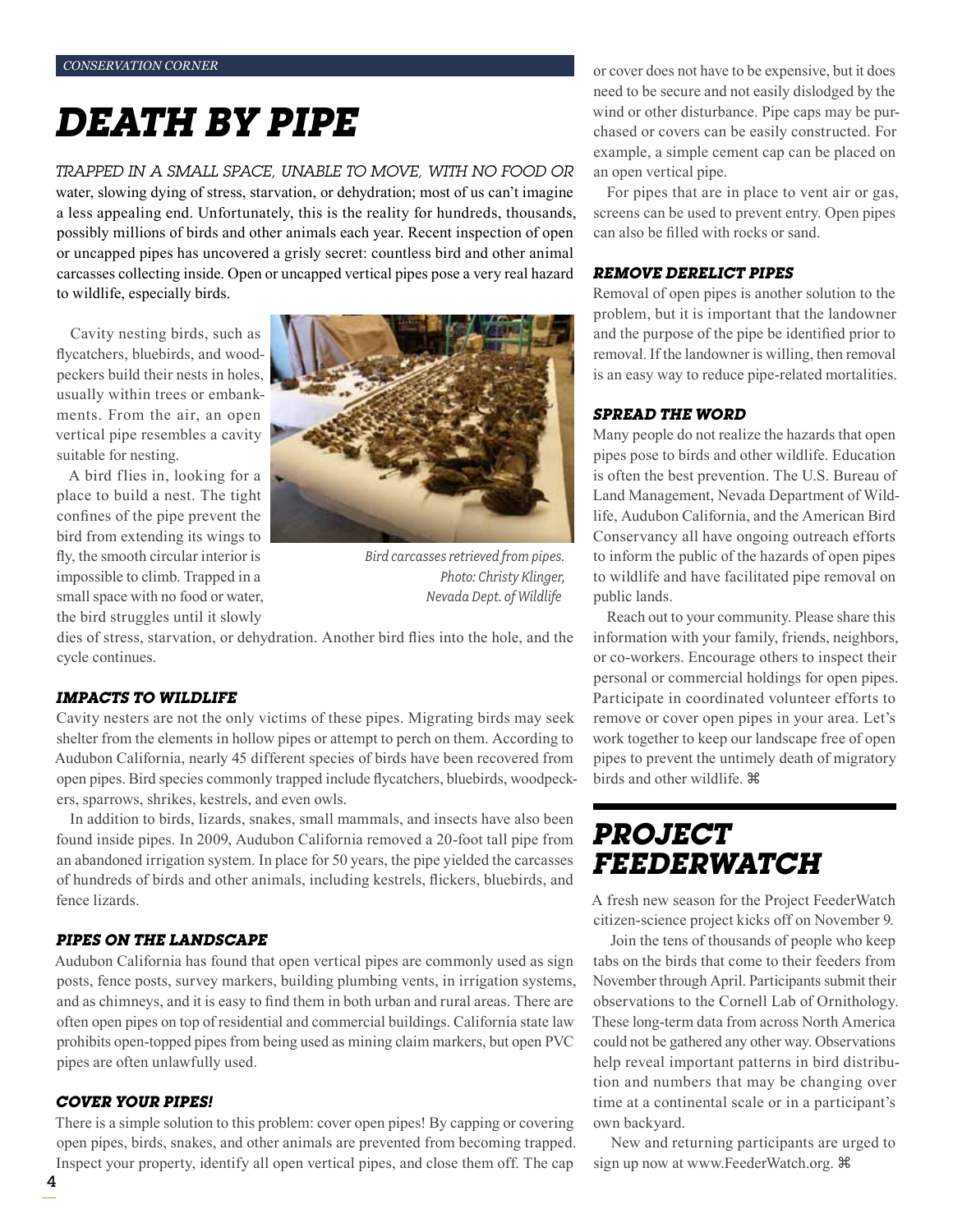# *News & Notes:*

#### *Conservation Land and Dinosaurs*

The Marrs Ranch, a 1,038 acre ranch on a windswept prairie 40 miles from Denver, will be managed as conservation land but also has an interesting sedimentary layer. Remnants of dinosaurs can be located in this layer, known as the K-T Boundary. The ranch was purchased by The Trust for Public Land and will be added to the Plains Conservation Center's West Bijou site. Colorado Open Lands will manage conservation easements on the land, ensuring its permanent protection for grazing, environmental education, paleontological research and wildlife observation. The Denver Museum of Nature and Science discovered that this ranch is one of the best sites in the world to study the extinction of dinosaurs.

#### *Contact your representatives*

Mark Udall and Michael Bennett, senators from Colorado, have informative web pages about what is happening in Colorado and Washington. Both have offices in Washington, D.C. and Colorado Springs. They can be contacted at the following websites:

Mark Udall, Democrat – El Paso Colorado Springs http://markudall.senate.gov

Michael F. Bennett Democrat – Denver http://bennett.senate.gov

#### *Designing a Wildlife Friendly Yard:*

Go to www.nwf.org, then click on "Garden for Wildlife." NWF is the National Wildlife Federation.

#### *Colorado's WatchList Birds*

At least 39 National [Audubon] WatchList species occur in Colorado as breeders, winterers, or migrants. The coniferous forests of the Rocky Mountains harbor Flammulated Owls and Lewis's Woodpeckers. Low-lying valleys in western Colorado are characterized by sagebrush shrubland and shrub steppe habitat where the ultra-rare Gunnison Sage-Grouse occurs, as well as Greater Sage-Grouse and Brewer's Sparrows. Virginia's Warbler can be found in montane shrub habitats. Piñon-juniper forests of western Colorado support significant populations of Gray Vireos. The shortgrass prairies of eastern Colorado harbor breeding Lesser Prairie-Chickens, Mountain Plovers, Long-billed Curlews, Ferruginous Hawks, and McCown's Longspurs.

#### Good Books, cont'd. from page 1.

remote photography. I particularly appreciated the up-to-date chapter on "Promoting and Selling your Images."



This is by far the best book on bird photography I've seen (and I've looked at a lot of bird photography books). I'm impressed with the hundreds of large color photos and concise yet comprehensive advice. The book is available from the publisher (Rocky Nook) or any bookstore.

Gray Owl photo by Jari Peltomäki , Burrowing Owl photo by Bence Máté; both excerpted from *The Handbook of Bird Photography.*

#### *A Book for Babies*

Paper books are a bit fragile for drooling, tight-fisted toddlers, but the thick cardboard and/or plastic ones are just right. Many have animal pictures in them, but my favorite so far is *Happy Baby Animals,* by Jo Douglass and Neville Graham. Not only are the photos big and colorful, but each page spread teaches a concept, such as different places animals live, their colors and patterns, what makes them unique, what sounds they make, and what their babies look like.



### *A Book for Preschoolers*

For kids who are a bit older—say three to six or so— *About Birds: A Guide for Children*, written by Cathryn Sill and illustrated by John Sill looks promising. It doesn't include a lot of species, focusing instead on the special qualities that make birds special—ornithology for preschoolers, if you will.



### *A Book for Older Kids*

As far as children's "field guides," it's sometimes helpful to know what not to buy. Several books I checked out were quite out of date, and included bird names such as Common Flicker, Rufous-sided Towhee, and Northern Oriole.

Another source of frustration was the consistent focus on eastern species. When a book only contains a few "common" birds, children will expect to be able to see most, if not all, of them. A lot of western kids are going to be pretty disappointed. For example, *Beginning Birdwatcher's Book* by Sy Barlowe contains 48 species, but at least a dozen—one fourth of the contents—are not normally found in the northwest, where my granddaughter lives.

In light of these problems, I think the best thing is to just go ahead and get a "real" field guide. Kids are often smarter than we think! The books in the state field guide series by Stan Tekiela (such as *Birds of Colorado*, shown here) might be best for younger readers—each page has a large photo, and you don't need to know taxonomy to find a bird, you can simply flip through the book. However, as these small volumes contain only common species, it would be a good idea to have a complete guide available for those special sightings.